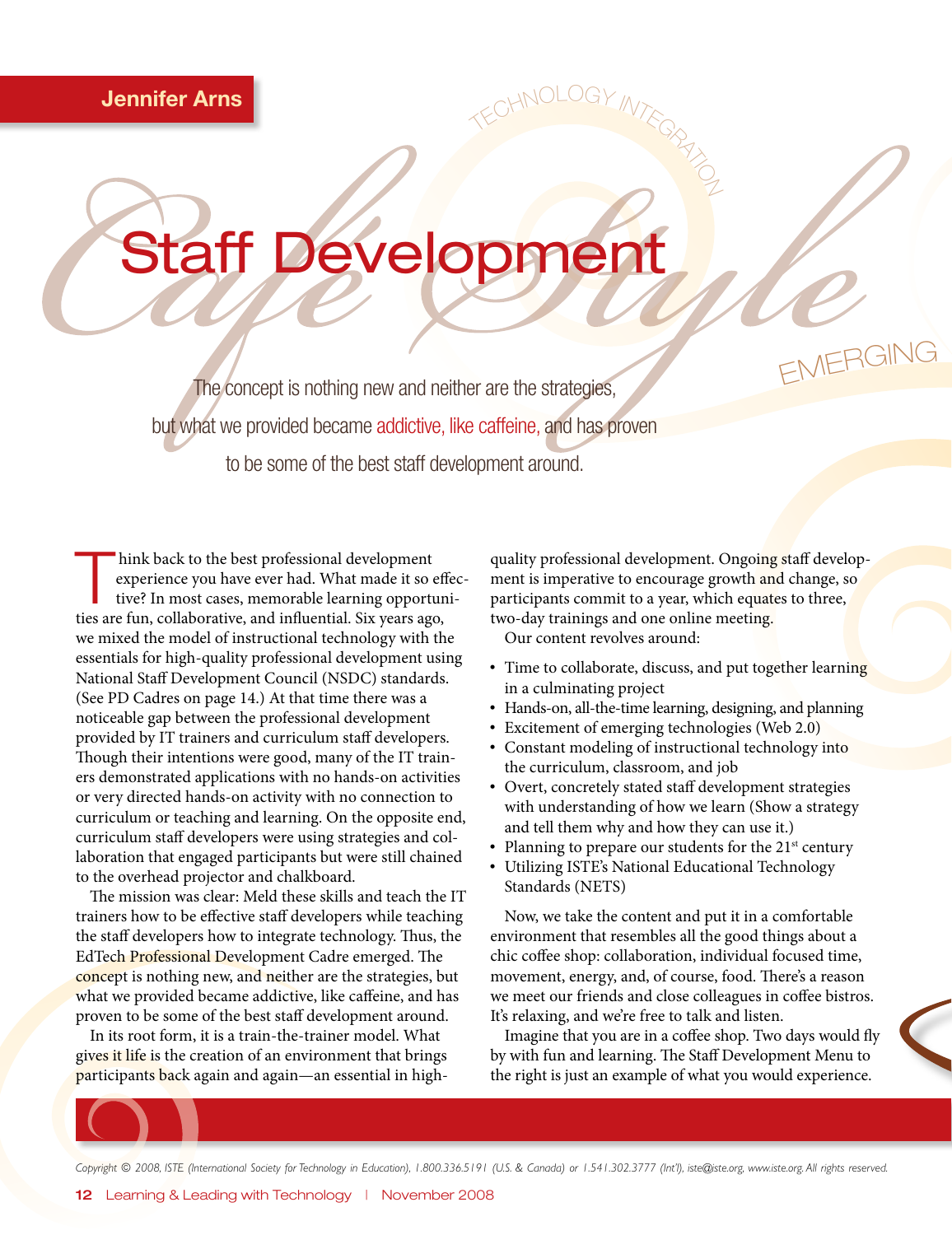

### Staff Development Menu

**First Day** G2KU (Get to know you) activity that is out of chairs, conversations with other participants, always within the first 10 minutes of starting the cadre. 10 min. Movie clip and research to support pedagogy and content for two days. 20 min. Collaborative discussion around pedagogy and content. 20 min. Blogging. Recording pedagogy content and discussion into an online reflection. 60 min. Lunch. Time to talk collaboratively with colleagues around the state. Sometimes there are guided discussion topics. 150 min. Web 2.0. Working in teams to learn one Web 2.0 tool to show the NETS, posting it on the blog, and sharing with another team. Snack break included. 120 min. Digital GPS activity. Incorporating movement into content. Going outside on a scavenger hunt (an afternoon walk) while having fun, learning, and using a GPS, digital camera, and problem solving. Post pictures to the blog. 60 min. Dinner and regional discussions about what is working in staff development. 30 min. Closing activity that involves movement and laughter. Second Day 240 min. Learning Innovation Skills (21st Century Partnership) and NETS Project. Learning the new standards for students while incorporating them into a project using technology. Sharing projects with small teams, incorporating how to present this to your district/ regional cadre. 45 min. Lunch and cross district/regional cadre discussions. 30 min. Next Training Plans. Spending time reflecting and planning what

and how to teach the material to teachers. 10 min. Partner sharing. Sharing with a partner about your next training. 30 min. Posting reflections, pictures, and artifacts on the blog.

Here is what this agenda would look like for the first couple of hours of a session focused on NETS•S 1—Creativity and Innovation:

#### Creativity and Innovation Session

8:00 a.m. Welcome and Video Teaser Chocolate: the 2006 movie about child slave labor on the Ivory Coast

- How can technology enable creativity and innovation?
- What support structures need to be in place to support creativity and innovation?
- When have you had a chance to be creative or innovative? [PD Strategies: Quiet Reflection & Talking Chips]

8:15 a.m. Purpose and Task

- Review standards focused on creativity and innovation
- Review examples of projects that highlight creativity and innovation
- Make connections to how creativity and innovation affect our work with staff and students
- 8:20 a.m. The Medici Effect (Web site)
	- What does it mean to be creative or innovative?
	- How are the terms different?
	- The Medici Effect examples
	- [PD Strategies: Think-Pair-Share & Different Colored Cards]

*Menu cont. on page 14.*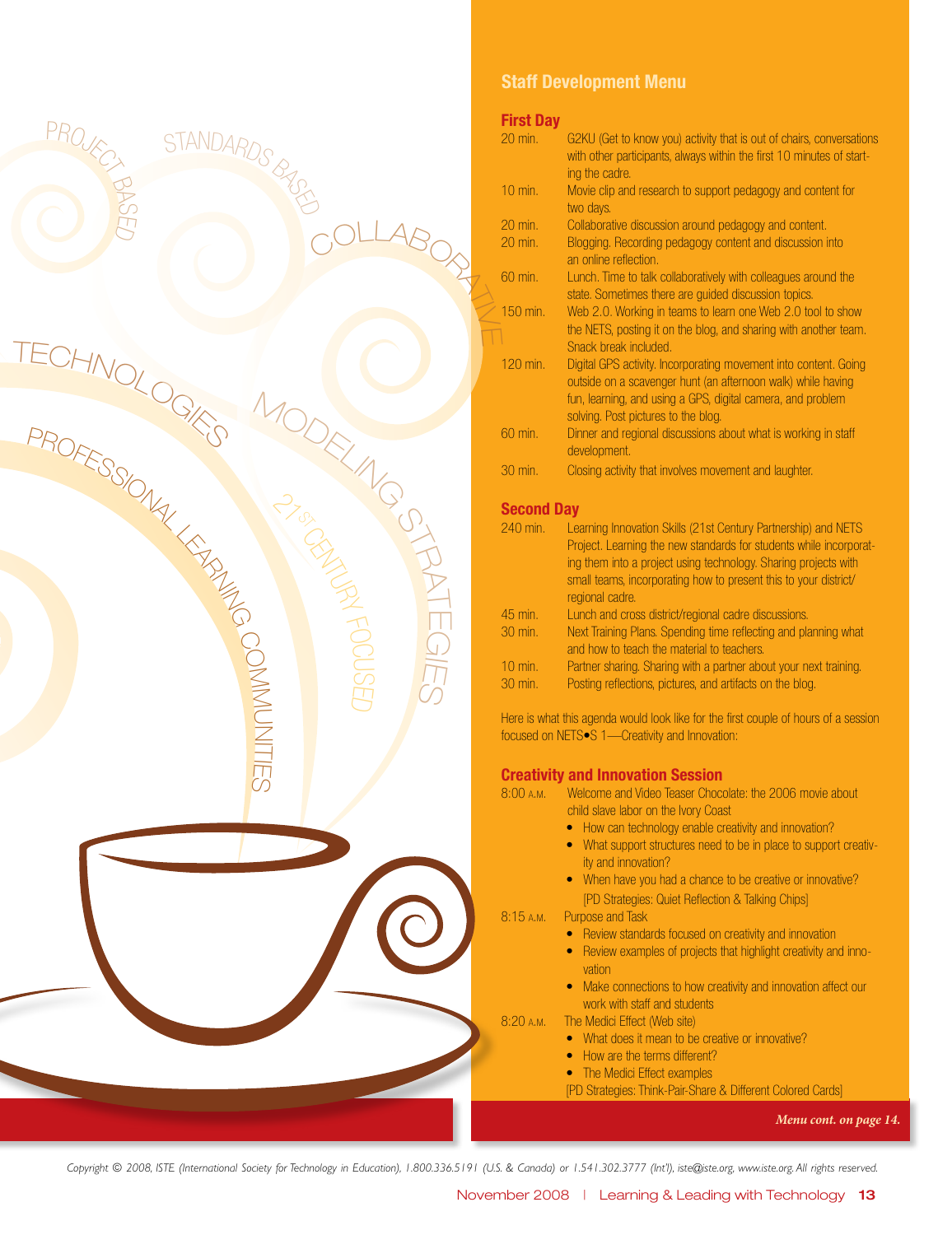

#### *Menu cont. from page 13.*

| 8:50A.M.    | Unveiling the NETS and Learning and Innovation Skills                                        |
|-------------|----------------------------------------------------------------------------------------------|
|             | [PD Strategies: Music/Sound Cues; How Many Fingers Time Check]                               |
| $9:05$ A.M. | Creative and Innovative Projects                                                             |
|             | [PD Strategies: Four Corners]                                                                |
|             | Category #1: Podcasting-Radio WillowWeb and Our City                                         |
|             | Category #2: Cross Cultural Collaboration—Rock Our World (ROW)                               |
|             | Category #3: Blog Projects—Voices of Success and Secret Life of Bees                         |
|             | Category #4: Digital Stories told through Movie Projects                                     |
| 9:45 A.M    | <b>Four Corners Report Out</b>                                                               |
|             | As a group, post a single comment summarizing the project, its value, and the connection to  |
|             | NETS and Learning and Innovation Skills.                                                     |
|             | 10:05 A.M. Four Corners Debrief                                                              |
|             | Return to your original table group. Take 1 minute to share your experiences during the Four |
|             | <b>Corners Activity.</b>                                                                     |
|             | 10:20 A.M. PD Strategies and Resources Recap                                                 |
|             | • Download Strategies                                                                        |
|             | • Music Wands                                                                                |
|             | 10:30 A.M. NETS Reflection                                                                   |
|             | Review the NETS handout and reflect on your experiences this year both with the cadre and    |
|             | back in your own district/organization.                                                      |
|             |                                                                                              |

For a complete description of the two days with resources and URLs for the activities, go to the OETC Web site. The site also has a database of the PD strategies such as Quiet Reflection and Talking Chips.

Cadre participants come with the responsibility to train others in their district or region, building value into the experience. As they learn the skills to present and the content necessary to prepare administrators, teachers, and students, participants are challenged to design their own district or regional cadre as a replica of the state group. As one participant stated, "they pay it forward." Stories about the cadre's impact support their purpose. Take a look:

Recently I was visiting South Lane School District. I happened to sit next to a first grade teacher, Reta Cochrane, who explained how her students used Web 2.0 Voki avatars to read stories they had written. She put them on her Web site so parents could hear their child's story. I asked her how she came up with that idea, and she told me about this incredible opportunity she was a part of in her district—a cadre run by Todd Hamilton, a member of our state cadre. They spent time learning tools that could be integrated in the classroom. Her enthusiasm was contagious and brought tears to my eyes.

Brooks and Dean Phillips work in two of Montana's small, rural school districts with maybe two classrooms total. They have been a part of the state cadre for a couple years now. They were asked by the Small Schools Alliance to train other small schools in technology integration. They came to the state group with a trainers' dilemma: How would they train rural districts in technology integration when some of the students' religions do not allow for the use of technologies that use electricity? We put this challenge in a collaborative Google doc and set about to help them plan a staff development that allows for students to meet the state standard proficiencies in technology while allowing for individual religious beliefs. At the next cadre meeting, Claudette Morton, executive director of the Montana Small Schools Alliance, greeted me. She came to personally tell me what an incredible job the Phillipses had done training. She not only recognized them and their outstanding skills, but the cadre for the significance in helping and modeling quality staff development.



#### PD Cadres

Oregon and Montana EdTech Professional Development Cadres are a partnership between OETC and the state's departments of education. That partnership has afforded us the strength, support, and funding essential to make this project ongoing and sustained. Both states have required Title IID federal ed tech grant recipients to have a participant with responsibility in training attend the cadre. This has raised the quality of the staff development being provided and lends itself to a more effective integration at the teacher and student levels. Reports from our cadre members indicate that technology integration is less about giving teachers the technology and more about the hands-on experience and support using the digital tools. It has been this networking and sharing that has helped us improve educational technology in schools throughout Oregon and Montana.

When Joe Buglione from the Umatilla-Morrow Education Service District opened up registration for three ed tech cadre sessions in June 2007 to all teachers in his service district, he had no idea that every session would fill up in less than two days, with attendance increasing the next year. A typical UMESD Cadre session runs from 4:30 p.m. to 7:30 p.m. on a Tuesday night. According to Buglione, each session includes teachers actively participating as well as a lot of sharing, laughing, and teaching each other. And then these teachers go back and share what they've learned with other teachers in their district.